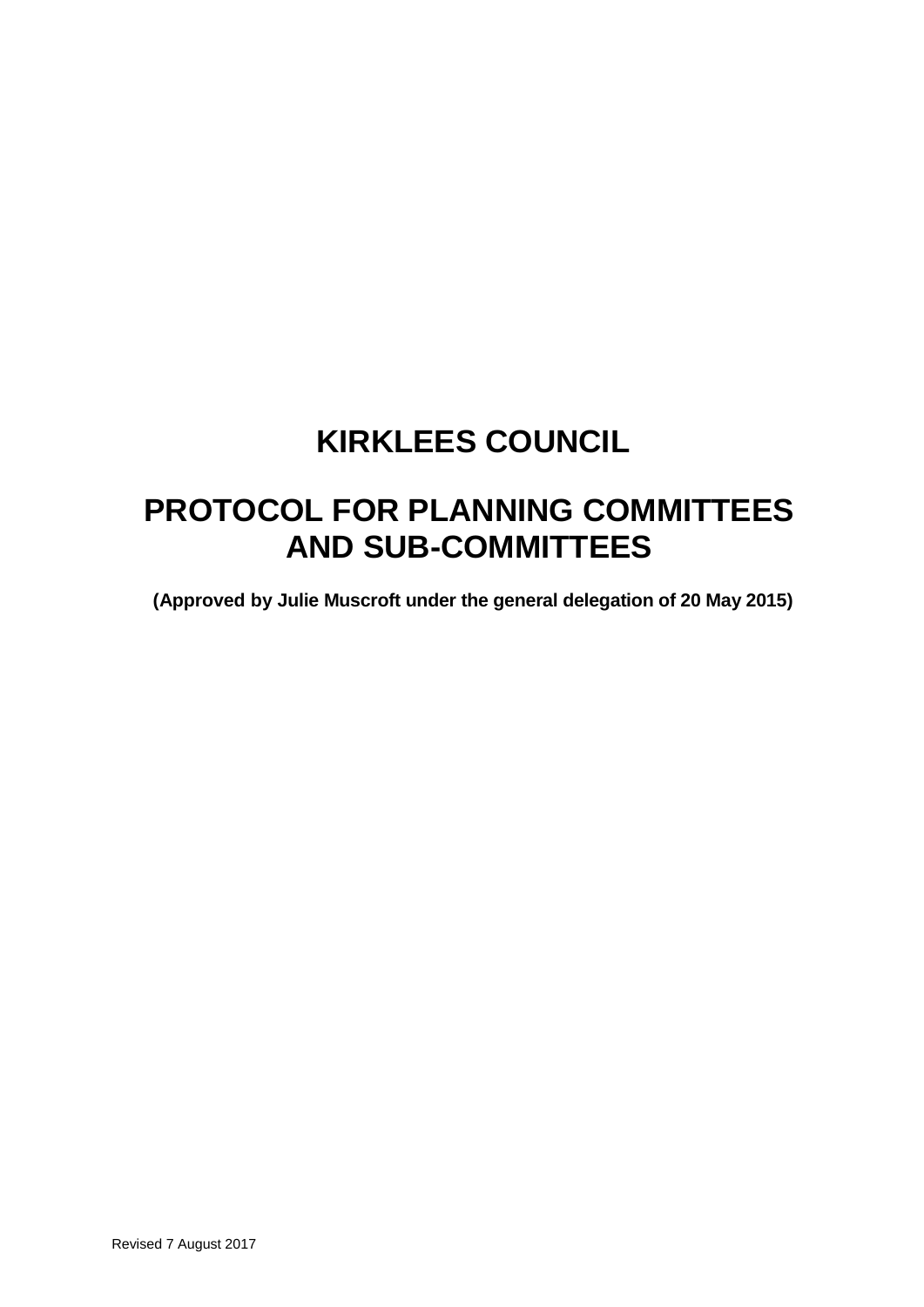### **1. BACKGROUND AND INTRODUCTION**

- 1.1 This protocol replaces and updates that which was approved by a joint meeting of the Council's Standards Committee and the Planning & Highways Committee on 16 July 2007.
- 1.2 The aim of this protocol is to ensure that the planning process operates properly, legally and effectively and that there are no grounds for suggesting that a decision has been biased, partial or not properly considered and made in any way. It is also intended to help councillors work effectively and seek to achieve their aims within the regimes which govern development control.
- 1.3 Your role as a member of the planning authority is to make planning decisions openly, impartially, with sound judgment and for justifiable, properly balanced reasons which must be relevant to planning issues. If for any reason you would have difficulty in complying with this protocol or if you would usually prefer to be able to champion your constituents' point of view, you should not accept appointment to the committee or subcommittee, nor attend as a substitute.
- 1.4 When the protocol applies: This protocol applies to councillors at all times when involved in the planning process. This includes taking part in decision making meetings of a planning committee or sub-committee, or when involved on less formal occasions, such as meetings with officers or the public. It applies equally to planning enforcement matters or to policy issues relating to a specific site as to planning applications. Part 11 of the protocol draws attention to issues affecting all councillors, whether or not involved in decision- making.
- 1.5 If you have any doubts about the application of this protocol to your own circumstances, you should seek early advice from the Service Director – Legal, Governance and Commissioning or one of their staff, preferably well before any meeting takes place. Senior Planning Officers and Decision Support Officers are also able to assist.

# **2. RELATIONSHIP TO THE COUNCILLORS' CODE OF CONDUCT**

2.1 This protocol is additional to the councillors' code of conduct. You should always apply that code first to any issue arising and declare any interests which you may have and, in the case of an Other interest, leave the meeting during the consideration of the item (unless you have been allowed to stay to make a statement as permitted by the revised code of conduct, in which case you should leave as soon as you have made that statement). As with all other matters, the duty to declare an interest also applies where it is a member of your family, a close associate of yours or your employer etc, who has an interest as defined in the code of conduct. It would be helpful if you could avoid confusing that sort of interest with the other issues raised under this protocol, especially those in part 3 below.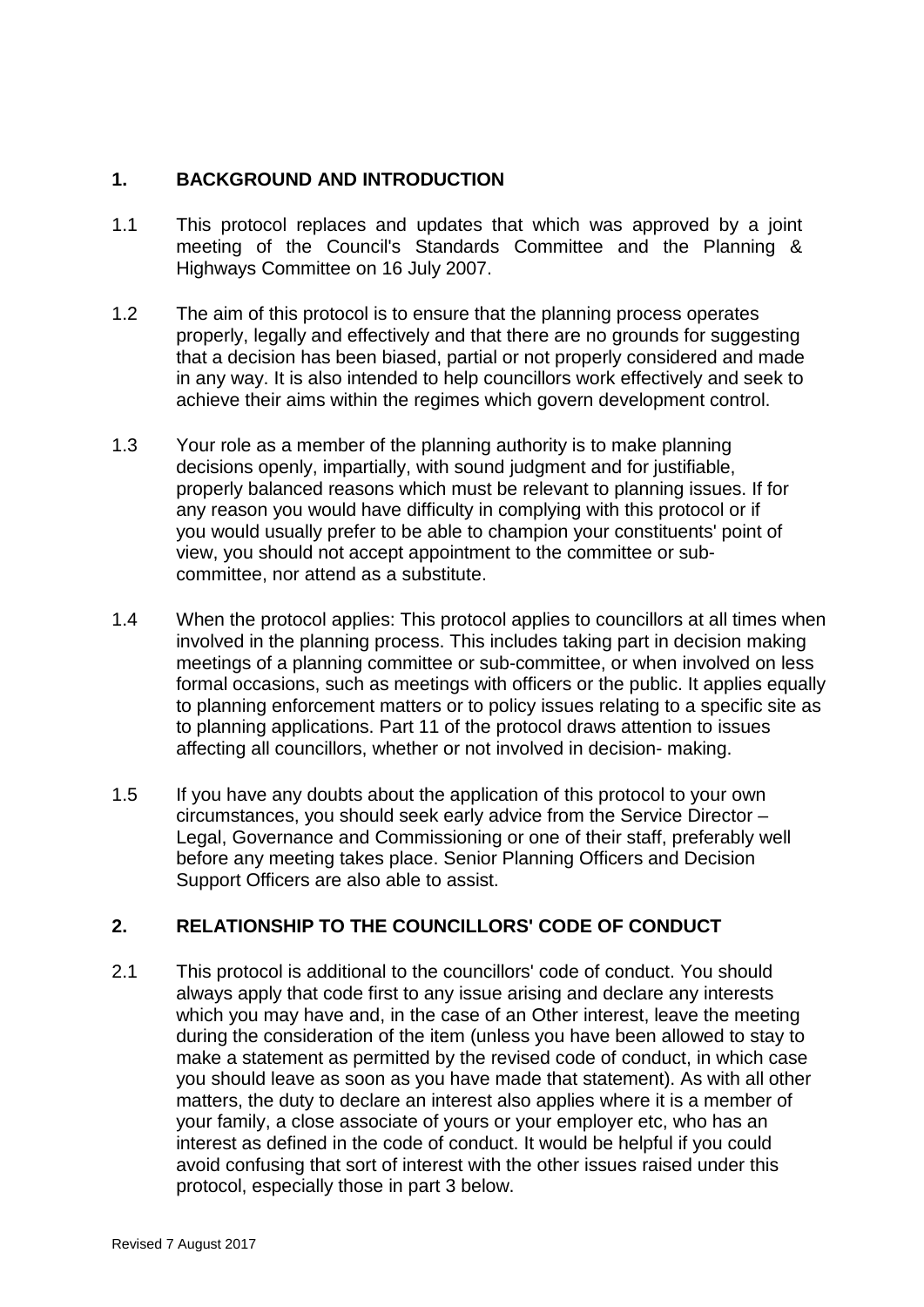#### **3. GUIDANCE REGARDING ISSUES OF BIAS, PREDETERMINATION AND PREDISPOSITION**

- 3.1 Planning is not a quasi-judicial process. It is an administrative decision making process. Councillors who sit on planning committees cannot therefore be expected to have the same strict level of independence and impartiality as judges or quasi-judges who make decisions in courts and tribunals.
- 3.2 Councillors are elected to provide and pursue policies in a situation of democratic accountability. Accordingly, members of planning committees are entitled and indeed expected, by those who have elected them, to have and express views on planning issues. They will have political allegiances and publicly known policies.
- 3.3 It is therefore perfectly permissible for members of a planning committee to be predisposed towards a view that is in favour of or against a planning application or development proposal. However, it is essential that, notwithstanding their predisposition, they retain an open mind as to the merits of the argument before they make the final decision. Failure to do so, or failure to demonstrate to applicants, objectors or other interested parties that they have done so, can result in allegations of bias and/or predetermination which can lead to the validity of the decision being called into question. It is for this reason that councillors' minds must not be closed to the merits of any planning application or decision or even appear to be closed ie by giving a clear impression that they have already decided how they will vote at the meeting and that nothing will change their minds.

Example of predisposition

- I am very concerned about the impact of this proposal on the local highway network. It already takes 25 minutes to get through the crossroads at peak times. I want to see convincing evidence from the applicant that this proposal will not make matters even worse.
- This proposal is in Green Belt and the proposed extension would be inappropriate development. Its design doesn't seem to be particularly sympathetic to its surroundings. In such a prominent location there is real potential for such a development to have a very damaging effect on the open character of the area. Green Belt development needs to be handled particularly sensitively. Therefore, unless the applicant can convince me that this would be an appropriate development in the Green Belt or there are very special circumstances why it should be approved then I can't currently see how I will be able to support this application. The applicant needs to make a stronger case and provide more information.

Example of predetermination

• This proposal is a disaster waiting to happen. Under no circumstances could I ever support approval of this application. The applicant needs to go back to the drawing board and have a complete rethink or, ideally, he should do us all a favour and abandon this completely.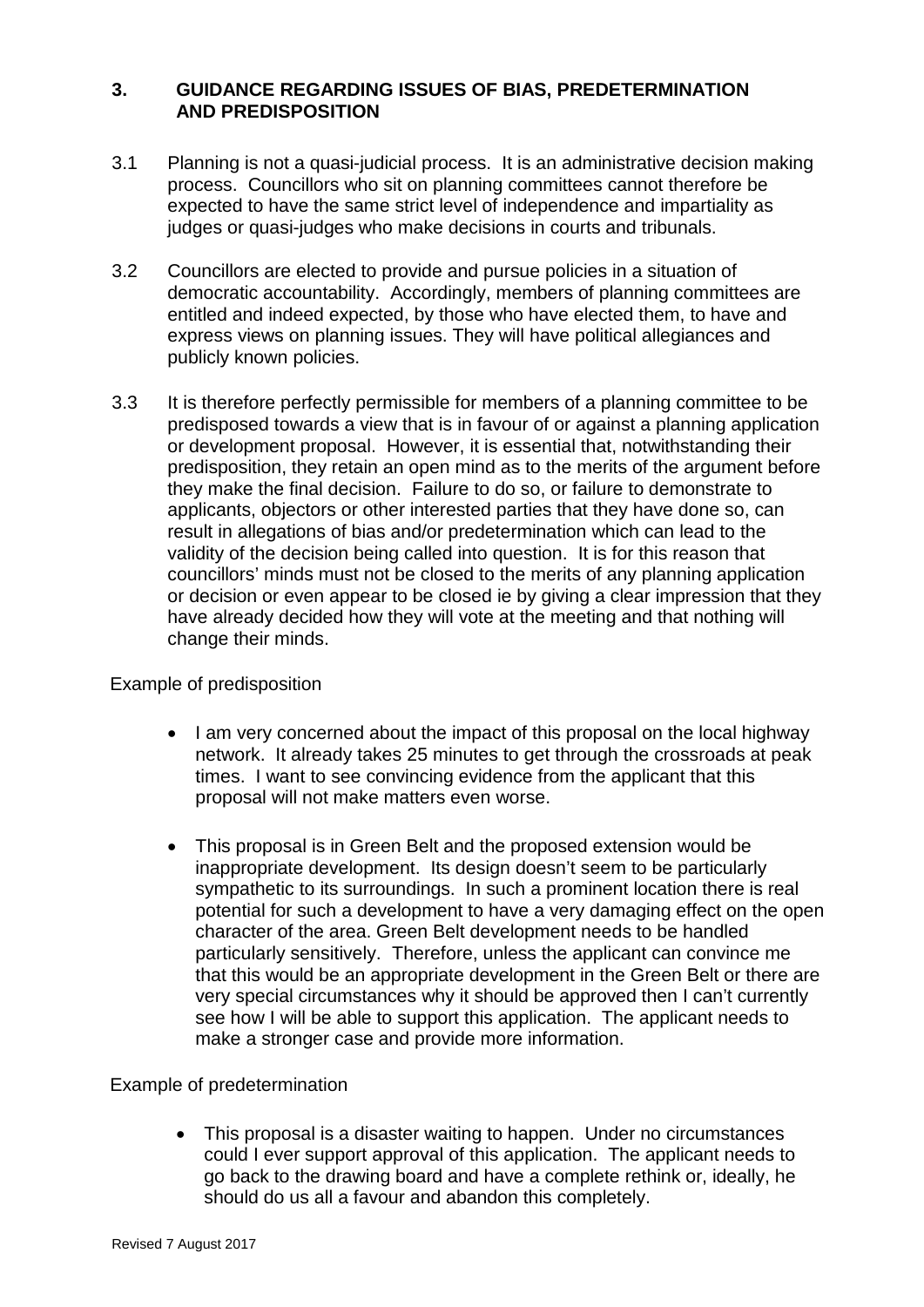- 3.4 Also, councillors cannot be seen to take part in any planning decision making processes where they have or may appear to have a vested interest in the outcome for eg if they have a Disclosable Pecuniary Interest (DPI) and/or an Other interest in a planning application. Taking part in these circumstances can lead to allegations of bias and the validity of the decision again being called into question. If councillors are shown to have been motivated by bias then, ultimately, the decision may be ruled by the courts as unlawful and quashed.
- 3.5 The basic legal position is that councillors may not be party to decisions in relation to which they are either actually biased (in the sense that they have a closed mind and have predetermined the outcome of the matter irrespective of the merits of any representations or arguments that may be put to them) or give an appearance of being biased.

The test that would be applied by the courts regarding apparent bias is:

#### *Would a fair-minded and informed observer, having considered the facts, decide there is a real possibility that the councillor had predetermined the issue or was biased?*

*(NB. An informed observer should be taken to be someone who understands the democratic context and realities of working in a political environment)*

3.6 In order to guard against allegations of bias and/or predetermination members of planning committees are therefore advised to follow the guidance set out below:

#### **(1) Members with Disclosable Pecuniary Interests (DPI) and Other interests**

- At planning committee and sub-committee meetings, ensure that you always declare relevant interests in accordance with the Members' Code of Conduct.
- Remember that:
	- (a) direct financial interest in the outcome of a planning decision will automatically lead to an appearance of bias;
	- (b) family relationship or close friendship between a member of a planning committee and the beneficiary of the decision may, and usually will, give rise to an appearance of bias;
	- (c) mere membership of a particular charity or group will not normally give rise to an appearance of bias on the part of the decision maker.

# **(2) Predetermination/predisposition**

It is lawful for members of planning committees and sub-committees to have, and to have expressed, views on controversial local matters (such matters may often have been raised as election issues).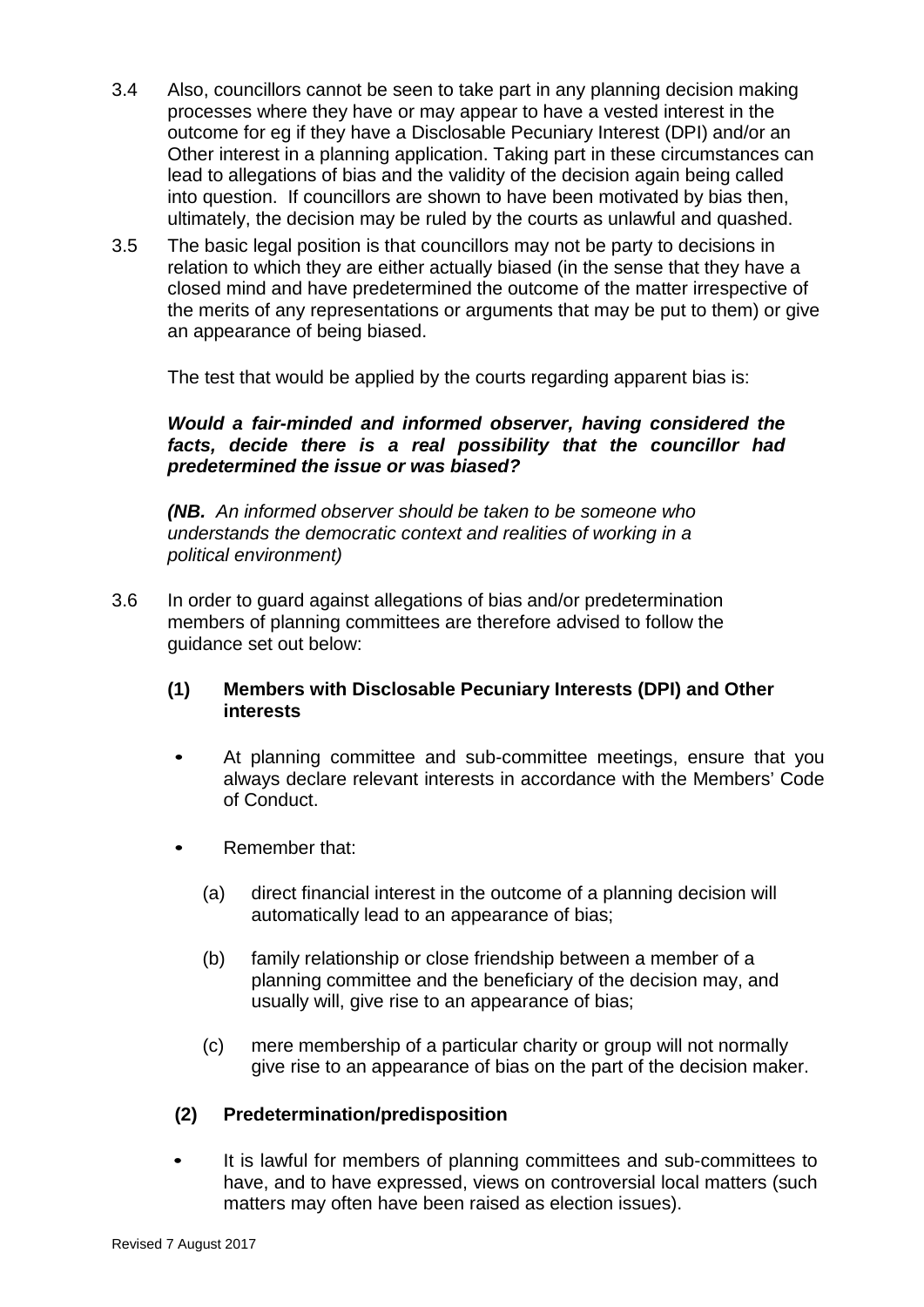- Members of planning committees and sub-committees are entitled to be predisposed to certain views.
- Members must at all times retain an open mind (ie in making decisions they must consider all relevant matters and approach their task with no preconceptions) right up to the point of making the decision . But they are entitled to have regard to and apply policies in which they believe, particularly if those policies have been part of their political manifestos.
- Members must be trusted to abide by the rules which the law lays down ie that, whatever their views, they must approach their decision making with an open mind and be prepared to change their views if persuaded that they should do so.
- Evidence of political affiliation or of the adoption of policies towards a planning proposal will not by itself amount to an appearance of predetermination or bias.
- Unanimity of approach by all members of a single political group when voting on a planning application should not necessarily lead to a conclusion that all or any of those members had a closed mind. Members will obviously attach importance, to differing degrees, to group unity and conformity with group policy. This is perfectly acceptable provided they understand that the ultimate decision is for them alone as individuals.
- Leading members of the authority who have participated in the development of planning policies and proposals need not and should not normally exclude themselves from decision making meetings solely on the ground that they were involved in the decision of the Executive to promote or approve the policy or proposal.
- 3.7 The guidance above has been prepared having regard to the current law on bias and predetermination. The contents of this note demonstrate that members responsible for making planning decisions do have considerable freedom to express views on applications and, in formulating such a view or predisposition, to be influenced by a number of factors including the policies of their political group and issues that they supported during an election campaign. However, members must at all times retain an open mind as to the merits of an application or proposal and demonstrate that they are willing (right up to the point of the decision) to take into account all material planning considerations.
- 3.8 Members who speak vociferously for or against a proposal thereby giving the impression that they have unequivocally and irrevocably made up their mind prior to the planning meeting may, therefore, find it more difficult to demonstrate that they have indeed retained an open mind. In these circumstances such members may consider that it would be prudent to step down from the committee and to speak at the meeting as ward councillor. Members can seek advice from the Service Director – Legal, Governance and Commissioning regarding this matter or any of the issues raised above.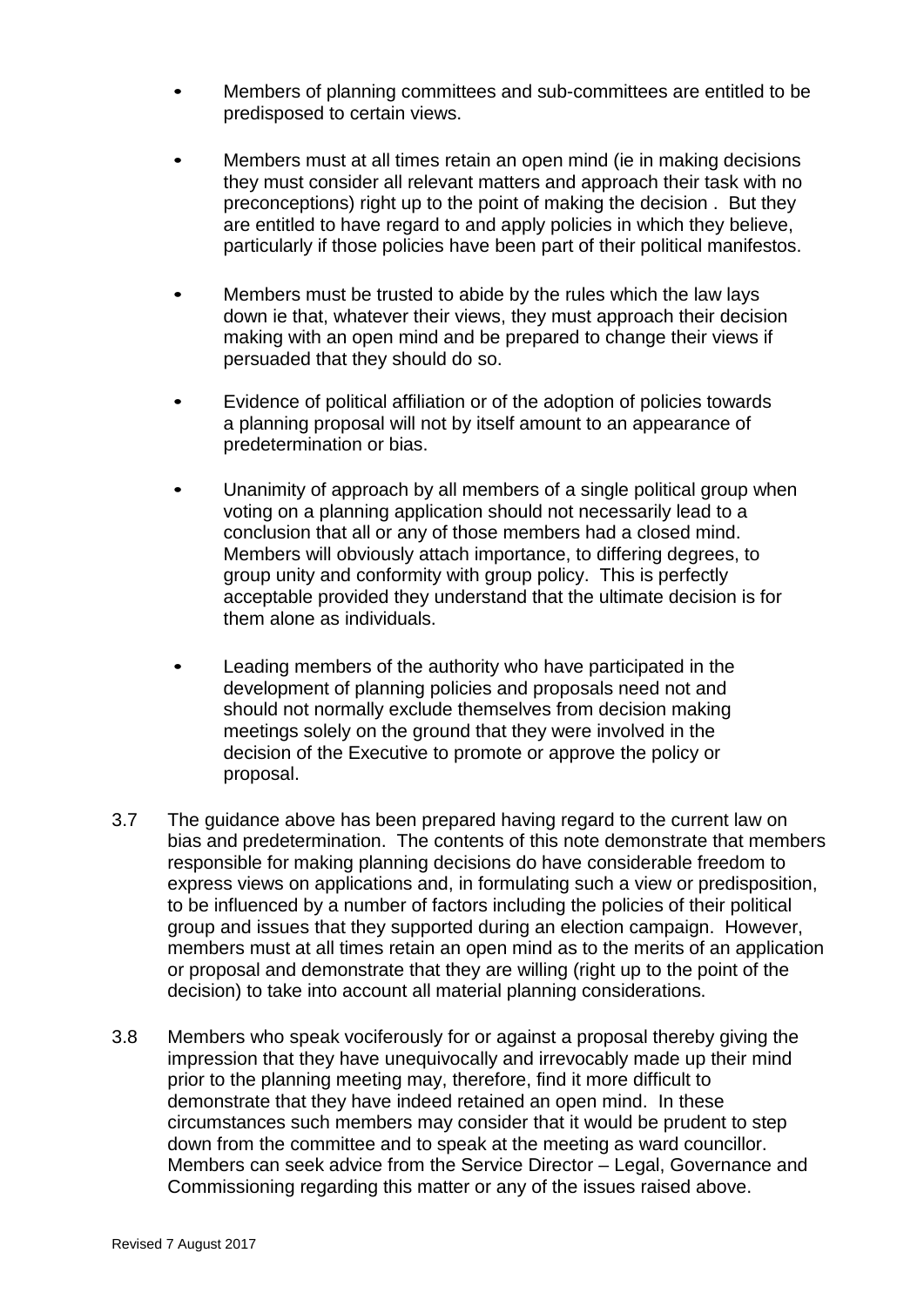#### **4. LOBBYING AND CONTACT WITH APPLICANTS AND OBJECTORS**

- 4.1 Any councillor could be the subject of lobbying over planning issues. Lobbying occurs when an applicant, objector or supporter seeks to influence a councillor to change their mind or to adopt and support their point of view. This includes contact by letter, e-mail, 'phone or in person to discuss or put forward specific points of view regarding forthcoming planning decisions.
- 4.2 Lobbying is a normal and perfectly proper part of the political process. However, you need to understand and accept that where you are making a decision on a planning issue, you are acting in a different role from that of ward councillor. Lobbying can, therefore, unless care and common sense are exercised by all concerned, lead to your impartiality and integrity being called into question. In order to avoid any such criticism or legal challenge and to preserve your right to vote on an application, you should follow the following advice.
- 4.2.1 Avoid organising support for or opposition to a planning application or involving yourself in such a process and avoid lobbying other councillors on the issue.
- 4.2.2 If applicants, potential applicants or objectors ask to meet you about a proposal ideally you should refer them to another councillor who does not serve on the planning sub- committee and will not be involved in the decision; alternatively refer them to an officer. If however, the proposal is complex, controversial or of major local significance, eg a new supermarket, landfill site, large housing estate, then you may consider that the process would benefit from engaging councillors in pre-application/determination discussions. In such a situation it will be important for you to follow the guidance set out in section 5 of this Protocol about pre-application/determination discussions.
- 4.2.3 If anyone (including another councillor) does lobby you or raise issues about a particular proposal, refer them to officers for advice on procedure and suggest that they send their comments to officers so that they can be included in the committee report; it is also a good idea to explain why, even though you are more than happy to listen to their views/concerns, you have to remain completely impartial until the final decision has been made.
- 4.2.4 Keep a record of any approaches by lobbyists and the response given or action taken; these records should be incorporated in the form attached as an appendix to this protocol and the relevant records produced at the start of each sub-committee meeting - but note that this is a separate process from that which relates to declaration of interests under the members' code of conduct.
- 4.2.5 Minimise social contacts with known developers and agents and refrain altogether from such contacts when pre-application work is under way or a planning application has been received and is being considered by the authority;
- 4.2.6 When approached by anybody (including the press) regarding a particular application, take care to avoid expressing an opinion which others might regard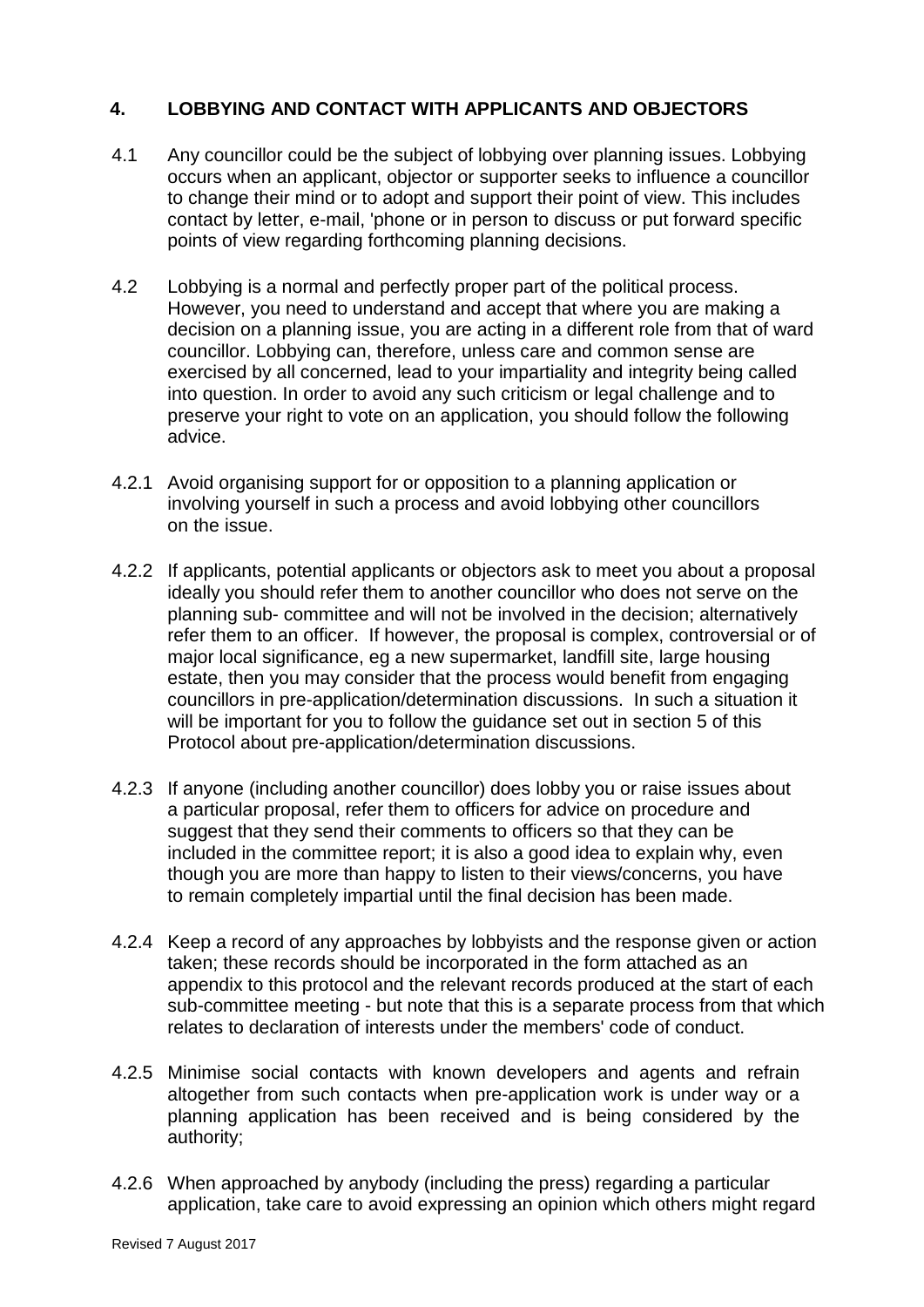as clearly indicating that you have already made up your mind on the issue before hearing all the information and arguments presented at the subcommittee meeting. You can, if pressed, perhaps, indicate the sort of concerns or issues which you think you'll need to consider when making the decision, but remember that if you cannot clearly demonstrate that at the meeting you have an open mind and are balancing all the various issues and arguments, you run the risk of potentially invalidating the decision and making the Council subject to legal challenge. So make sure that you also say that you will not be making a final decision until the meeting.

- 4.2.7 If you cannot avoid expressing an unequivocal opinion on the decision beforehand, which could be construed by others as clearly indicating that you have a closed mind as to the merits of the application, then you should disclose this at the committee (as part of the disclosure of lobbying). You should not then vote on the item unless you made it clear when expressing the opinion that your views were preliminary only and that a final decision would be made at the sub-committee meeting when you had the opportunity to review all the issues and arguments. If you do have to drop out of a particular decision, you should not take part in the discussion on the item, but may, if you wish to speak, move away from the other members of the committee to the public area and comment when invited to do so as with other non-committee members and the public.
- 4.2.8 Remember that your overriding duty in this role is to the whole community not just to the people in your ward and, taking into account the need to make decisions impartially, you should not improperly favour any person, company, group or locality or appear to do so. If local people put you under pressure, or you want to try to be as helpful as possible, try to explain the reasons why you can't favour one side or the other, tell them the best way to get their views across, tell them how to contact another councillor who can be more proactive in supporting/helping them, or refer them to officers who can explain the issues and reasons.
- 4.3 Public Meetings are unlikely to be necessary or appropriate in most cases, since the process was adopted of allowing applicants and objectors to attend and make comments at planning sub-committee meetings. Nevertheless, on occasion they may be appropriate where there is a need for a forum to allow clear expression of a volume of concern on a controversial proposal. It may also very occasionally be necessary and beneficial in order to assist in the determination of a planning issue. If so it is vital that you avoid acting in a way which could lead to an appearance of pre-judgement or bias. So, if anyone asks you to organise or attend a public meeting about a specific application, you should try to avoid doing so, and you should instead refer the request to officers. Wherever possible you should avoid attending any public meeting at which officers are not present - otherwise you may be accused (rightly or wrongly) of having done so because you favour one side or the other and it might well be difficult to avoid giving that impression. If you do attend, you should do so bearing in mind all the comments set out above and should ensure that it is made clear that you are unable to form or express any clear and unequivocal view before the committee meeting- but that obviously doesn't stop you from listening to what is said or making it clear that you are listening and highlighting the areas that are of most concern to you. Don't forget, though that you need to be able to differentiate, when you do make the decision,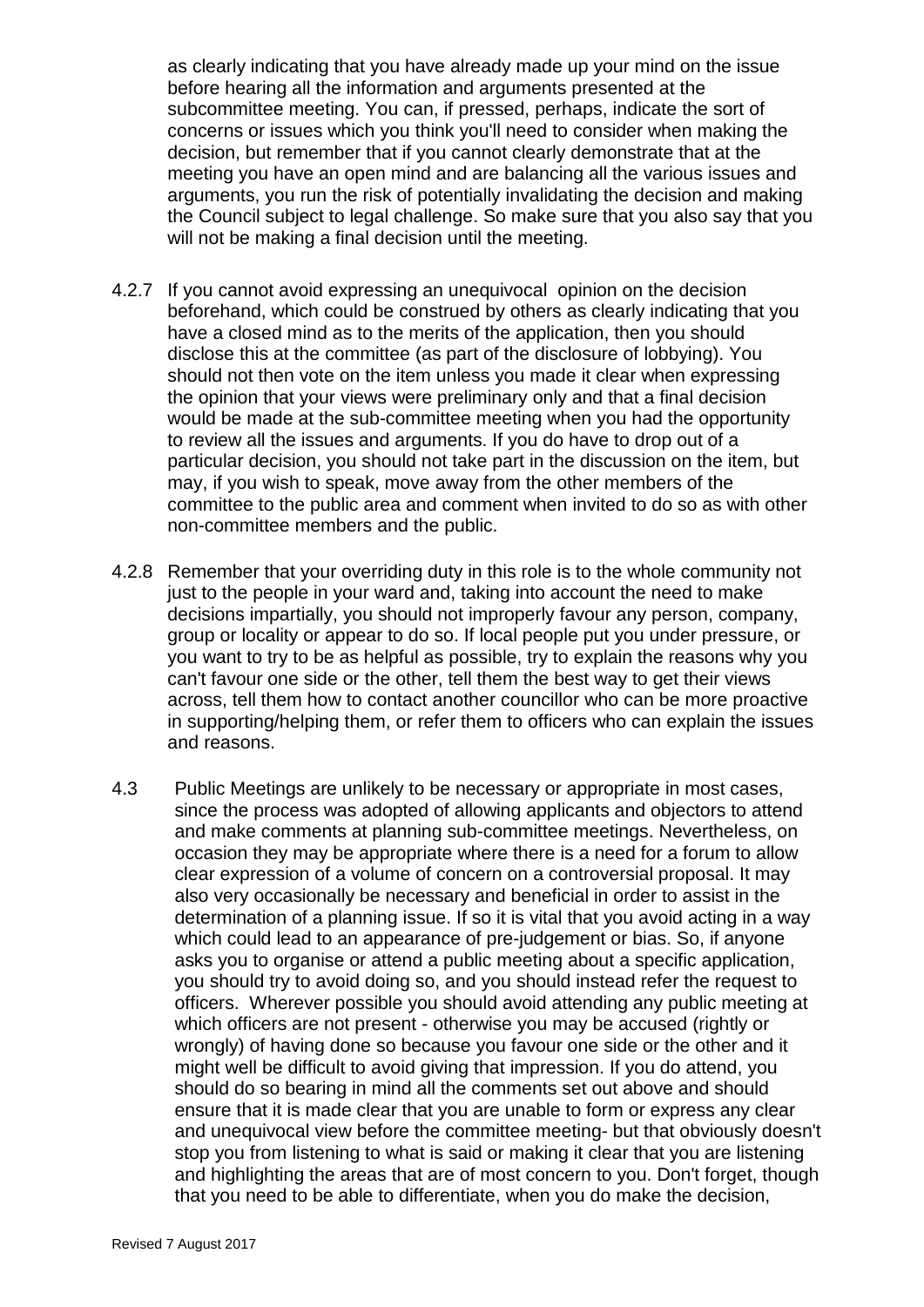between issues which are relevant to planning decisions and those which are not. Officers will be able to assist by answering technical questions and helping to explain why you are unable to favour either side. The same advice as above applies to avoiding expressing any opinion, which would clearly indicate that you no longer had an open mind on the ultimate decision, at such a meeting.

The public meetings referred to here should be distinguished from briefings, developer presentations etc that are organised by officers as part of any preapplication/determination discussion process with councillors/members of the planning committee in relation to applications of major impact or significance (see section 5 below).

#### **5. DISCUSSIONS BETWEEN POTENTIAL/CURRENT APPLICANTS AND THE COUNCIL RELATING TO MAJOR DEVELOPMENT PROPOSALS**

- 5.1 Discussions between potential applicants/applicants and the council prior to the submission or determination of an application can always be helpful. However, they can be of considerable benefit to both parties in relation to development proposals that are complex, controversial or of major local significance eg large housing estates, waste disposal sites, wind farms, industrial estates/business parks and supermarkets. Unfortunately, it would be easy for such discussions to become, or be seen by objectors to become part of the lobbying process on the part of the applicant.
- 5.2 It is therefore essential that where any discussions are held in relation to such major development proposals it is done within carefully established guidelines (as set out below) to protect the council and councillors from allegations of bias, pre-determination etc.
- 5.3 All arrangements relating to pre-application/determination discussions for major development proposals should be made by officers. Where councillors receive a request to engage in such pre-application/determination discussions from an applicant or potential applicant they should refer such request to the Planning Case Officer who will consult the Chair of the relevant committee or subcommittee as to whether pre-application discussions are considered appropriate in the circumstances and, if so, the form that such discussions will take. **NB**. **This will not preclude councillors attending informal consultation events where there is no officer present.**

The most appropriate methods of engaging councillors in preapplication/determination discussions are:

- Interim committee reports on pre-application discussions (at the request of a councillor, subject to the approval of the Chair of the relevant committee or sub- committee and the Assistant Director Strategic Investment);
- Public developer presentations to committee;
- Development control forums.

Informal private briefings or private developer committee presentations may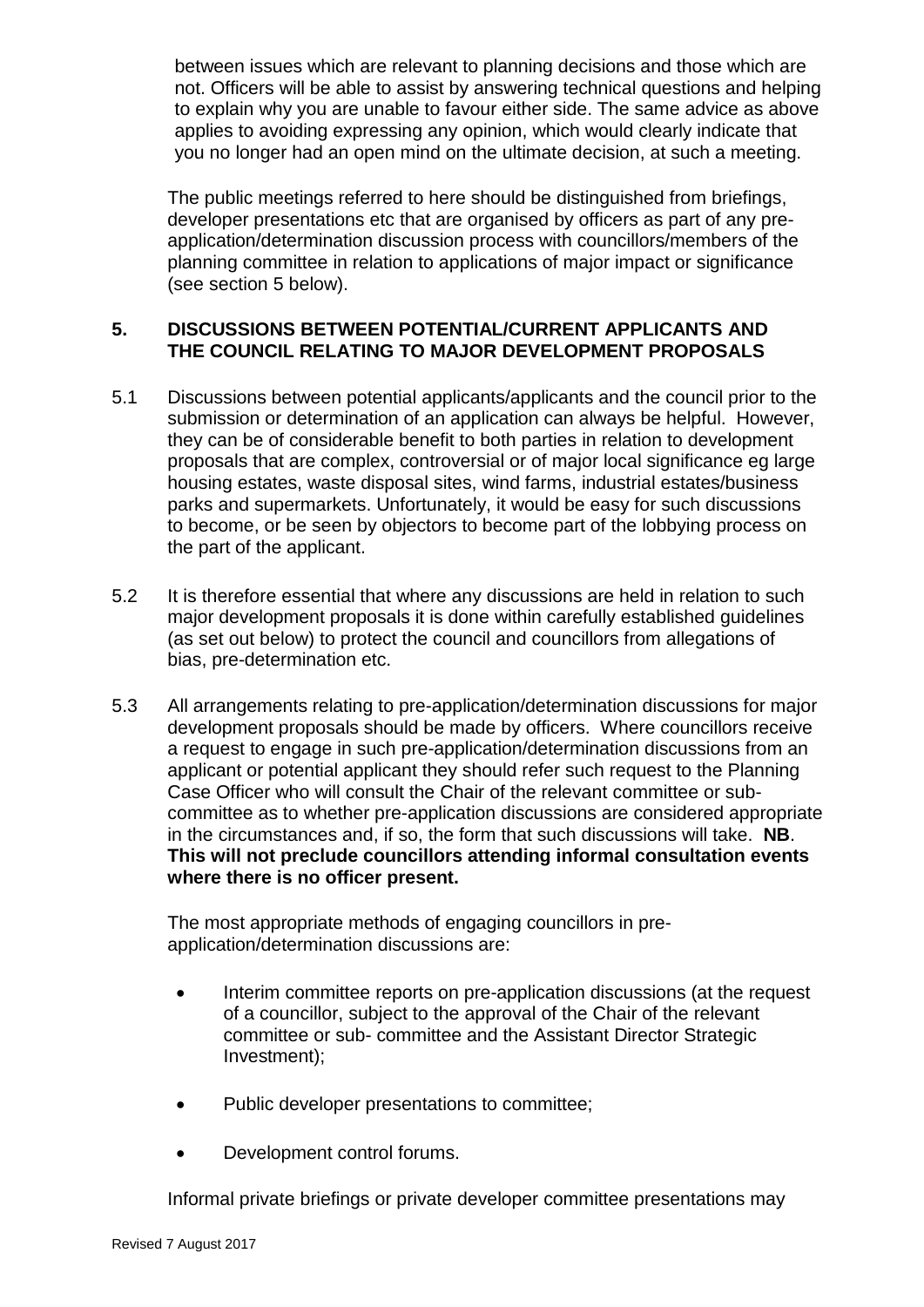occasionally be appropriate but must be handled carefully to avoid third parties becoming suspicious of the process and the reasons for a private meeting.

- 5.4 Whatever method of pre-application/determination discussion is adopted, the following guidance will apply:
- 5.4.1 The purposes of councillors becoming engaged at that stage should be made clear by the relevant committee/sub-committee Chair or planning case officer at the start of the discussions. The purposes can be summarised as:
	- Keeping councillors better informed on major applications and helping them to learn more about emerging proposals;
	- Engaging members on issues to be dealt with in a formal submission;
	- Taking account of emerging or existing community concerns at a formative stage;
	- Obtaining initial member guidance for officer negotiations on major applications;
	- Identifying issues to be dealt with in any further submissions;
	- Reinforcing Councillors' roles in their communities.
- 5.4.2 The Chair or planning case officer will also make clear from the outset that the discussions will not bind the council to make a particular decision and that any views expressed are personal and provisional.
- 5.4.3 Officers should always be present with councillors at any such preapplication/determination discussions. They will be responsible for advising impartially on all planning issues including the development plan, the interpretation of relevant policies and any material planning considerations. Councillors should avoid giving separate planning advice during such discussions as this could result in inconsistent information being given. Neither should councillors become drawn into negotiations with applicants or potential applicants.
- 5.4.4 A written record of all pre-application/determination discussions should always be made by the officer present. This note will be placed on the public planning case file to ensure transparency.
- 5.4.5 Discussions with councillors at pre-application/determination stage should not be seen as:
	- A means by which to find out councillors' views on a proposal. Councillors may be in a position to give a preliminary view on a proposal but any members of the planning committee (who are likely to be determining the application when it is submitted) will be advised that they should not express a view which could give the impression that they have pre-determined their position;
	- An opportunity to conduct negotiations on the application in public;
	- Any substitute for the formal consultation and processing of an application;
	- A means by which potential applicants can seek to hold confidential discussions with councillors on the merits of the proposal.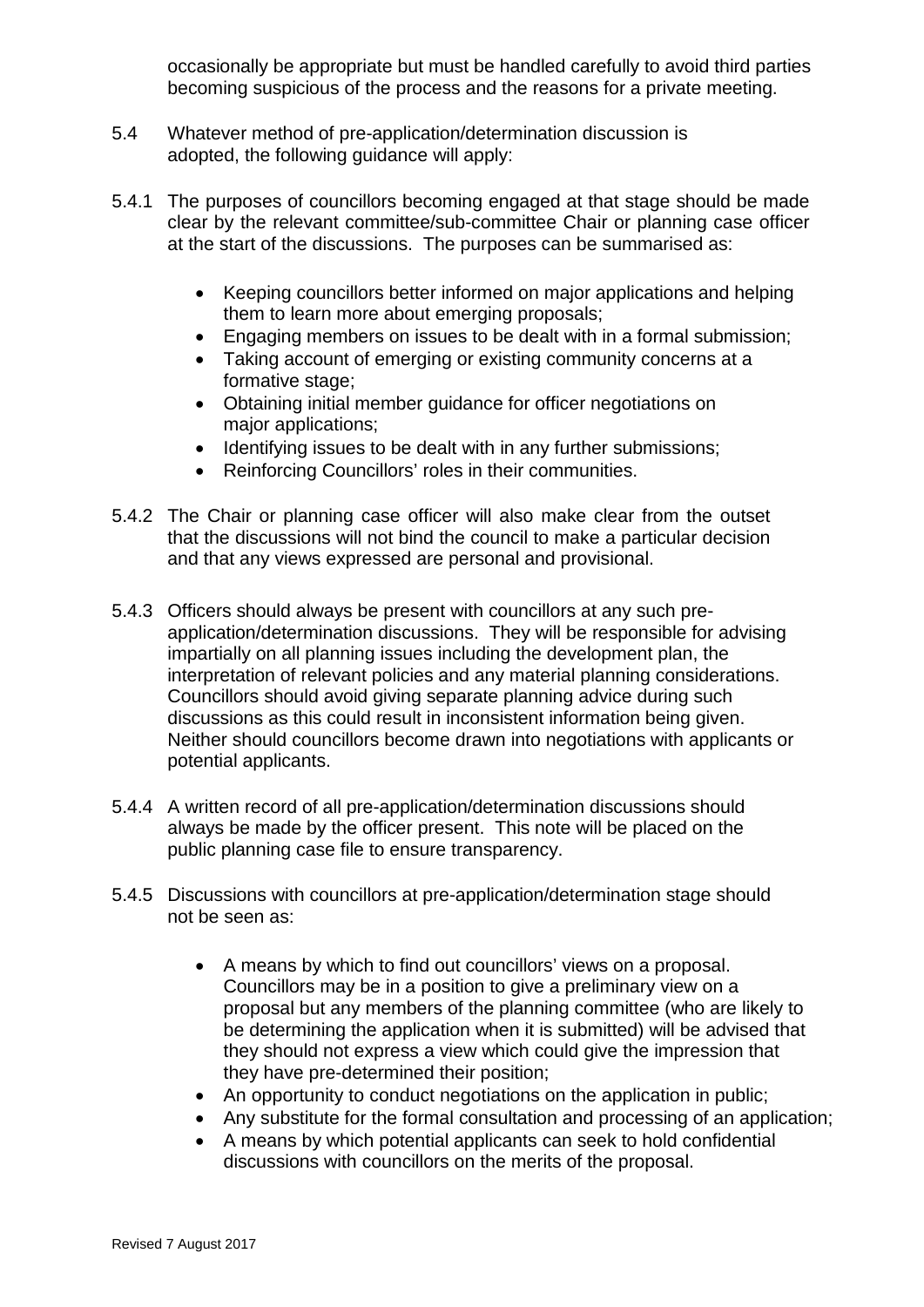5.4.6 Any member of the planning committee who elects, at such discussions, to voice a clear and strong view for or against the proposal being discussed in pursuit of their community champion role could be considered to have predetermined their position and prejudiced their ability to vote in relation to any forthcoming planning application. They should therefore seek advice from the Service Director – Legal, Governance and Commissioning as to their future participation in the decision making process.

#### **6. GUIDANCE TO COUNCILLORS WHO ARE ALSO MEMBERS OF A PARISH OR TOWN COUNCIL**

- 6.1 The potential problem is that if you are involved in a meeting of the parish/town council or its planning committee which decides on the recommendations or comments which are to be given to KMC on particular planning applications and then are also a member of the planning subcommittee which makes the final decision on those applications, you are at risk of being considered to have already made up your mind before coming to that subcommittee and therefore being biased, in legal terms, thus invalidating the subcommittee's decision.
- 6.2 To minimise this risk, therefore, if you are a member of the KMC planning subcommittee you should always:
	- i. make it clear at any meetings of the parish/town council that any views you express and your vote, if you give one, are based solely on the limited information which is before you at that meeting;
	- ii. make it clear that you are reserving your judgement and independence, when any application comes before the KC subcommittee, to make a fresh decision on each application on the basis of all the relevant information which is available to that meeting and based also on your overriding duty to the whole community and not just the people of the area, ward or parish/town; not in any way commit yourself as to how you may vote when the proposal comes before the KC sub-committee;
	- iii. ensure that the above, or something to that effect, is noted in the parish/town minutes.
- 6.3 In addition, any member of a parish/town council (whether or not on its planning committee) needs to declare that membership at the KC planning subcommittee when considering any application on which the parish/town council has expressed a view or made comments. Clearly, if the parish/town council has a greater interest than that (eg the application has been made by the parish/town council or significantly affects parish property), you should consider whether that membership constitutes an Other interest. That can be done, of course, at the start of the planning subcommittee meeting in the normal way.
- 6.4 While the process above is a way of minimising the risk of successful challenge, it does need to be remembered that the public and press can misunderstand or (innocently or otherwise) misrepresent your actions which could lead to unjustified criticism or misguided legal challenge. There is also, of course,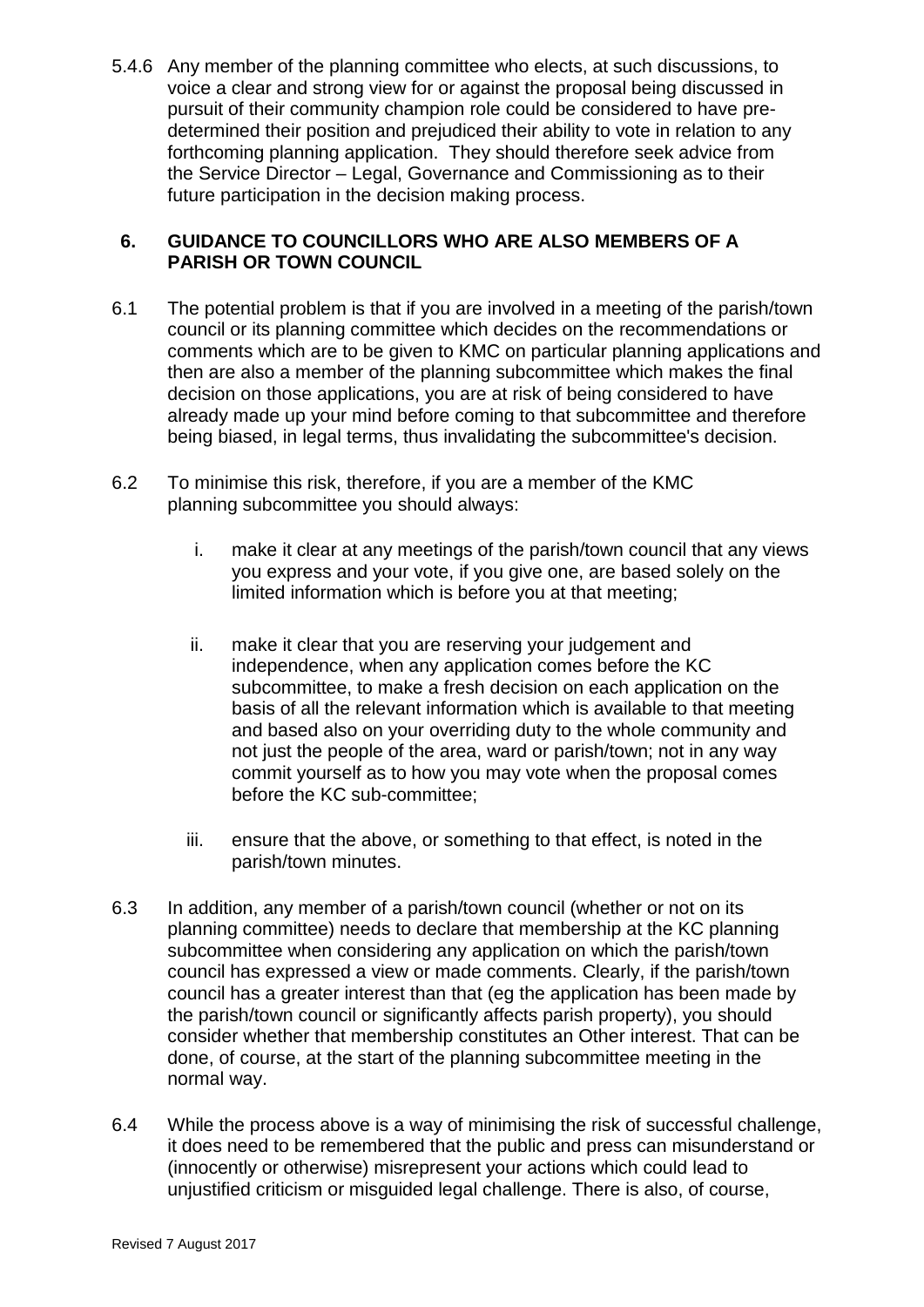inevitably the risk that on occasion for some reason something may go wrong and the proper procedure not be appropriately followed. In the light of the increasing tendency to litigation, therefore, although this Council has not so far experienced such a problem, the best advice is, where possible, to avoid playing the dual role and therefore to choose whether to go on the parish/town council's planning committee or the KC subcommittee, but not both. That would be the only way of clearly avoiding any of the potential risks and problems referred to above.

#### **7. COUNCILLOR COUNCIL PARTNERSHIP DEVELOPMENT AND DEVELOPMENT ON COUNCIL LAND**

- 7.1 Many of the Council's functions give rise to development which requires planning permission. Similarly, many of the activities carried out through partnerships require planning permission. From time to time the Council will also dispose of land for purposes requiring planning consent. It is important to ensure that particular care is taken with such applications to demonstrate that no preferential treatment is given to them as this could easily give rise to suspicion of bias or impropriety.
- 7.2 Such applications are dealt with in exactly the same way as any other planning application and members need to take care that they also treat them in the same way when making decisions. It's vital to demonstrate this split between promoting a scheme and making the planning decision; otherwise the latter will inevitably risk being challenged as biased.
- 7.3 If you were involved in a meeting which made a decision giving rise to the submission of such an application, you should avoid taking part in the decision making process unless you are confident that you can clearly demonstrate that you are able to approach the determination of the application with an entirely open mind. This will apply principally to members of the Cabinet, through meetings of either the Cabinet or a Cabinet committee. In addition, if you are a director on the board of a partnership company which is submitting an application then you will most probably be best advised to declare a Disclosable Pecuniary Interest under the councillors' code of conduct and leave the meeting for the consideration of that item. Similarly, if the proposal is a major councildriven project of such significance to your ward or to the borough as a whole that you want to support it or express your clear views about it, you can do so, but then you will need to consider whether or not it is appropriate for you to remove yourself from the decision-making on the planning application so that you do not expose yourself and the Council to allegations of bias or predetermination.

# **8. SITE VISITS**

- 8.1 The purpose of a site visit is to enable committee members to see the physical attributes of the site and its setting which are part of the material considerations in cases where these are not readily capable of being appreciated from documentary material. Officers may arrange a site visit where they consider it to be appropriate.
- 8.2 You, as a ward councillor, may also request a site visit on any application being considered by committee within your ward, provided that the request is made in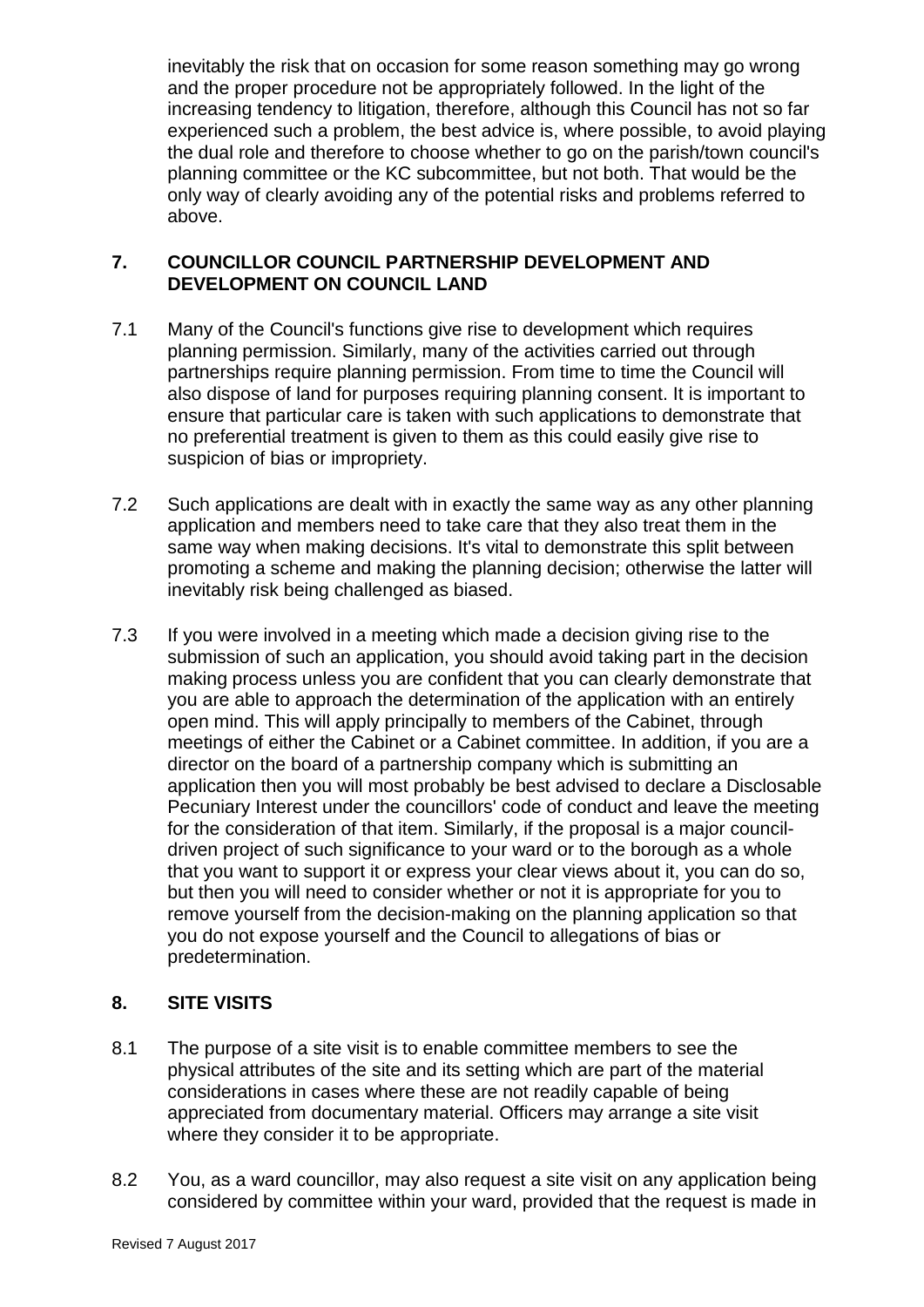writing to the planning officer with a reason which relates to some aspect of the site or the development (you should have regard to the provisions of paragraph 9.6 below to help you to formulate appropriate reasons in support of your site visit request) and takes account of the purpose of site visits mentioned above and which can be incorporated in the officer's report to committee; and the request is lodged as soon as possible and in any event before the finalisation of the agenda for the sub-committee at which the application is due to be considered in order to allow it to be included on the agenda and the itinerary. Remember, however, that if in that written request you express a strong opinion on the merits of the application, you may well disqualify yourself from taking part in the decision. Try to limit your comments to identifying issues which you think the site visit will help to clarify. This advice also applies if you request that a decision is referred to committee rather than being made by officers.

- 8.3 Alternatively, the committee may itself decide to defer an application for a site visit through the normal course of debate and vote.
- 8.4 On a site visit, councillors will have the opportunity to view the site and officers can point out significant features. You should try to avoid being lobbied by the public, but if this is unavoidable, you should react as in the guidance on lobbying above and declare the fact on return to the committee meeting room.
- 8.5 If other ward councillors attend a site visit, they should not carry out any lobbying of their own and should not join members of the planning committee on the site visit bus.
- 8.6 Anyone (public or ward member) who is unable to attend the meeting to present their views will not be able to use the site visit for that purpose and should, therefore, be encouraged to put their views in writing to the planning officers beforehand.
- 8.7 All members of the committee should attend site visits since they are an integral part of the committee decision- making process. However, since this does not always happen you should try to avoid asking officers for additional information until you get back to the meeting room. Nevertheless, to ensure that all councillors at the meeting have, as far as possible, the same information before them, officers will provide at the meeting a summary of any significant additional information provided or issues raised on the site visit.

#### **9. CONDUCT AT THE COMMITTEE MEETING**

- 9.1 Separate guidance set out in The Public Speaking Protocol is available for members of the public on the process allowing them to put their views in the course of the debate on any particular application. Bear in mind that many of them will not be familiar with planning procedures or with what is or is not a material consideration. Nevertheless, they should obviously be treated with respect. It is also vital that the procedure for public comment is closely followed in every case, to avoid complaints that some individuals are being treated differently from others.
- 9.2 Councillors who attend the committee or sub-committee as observer in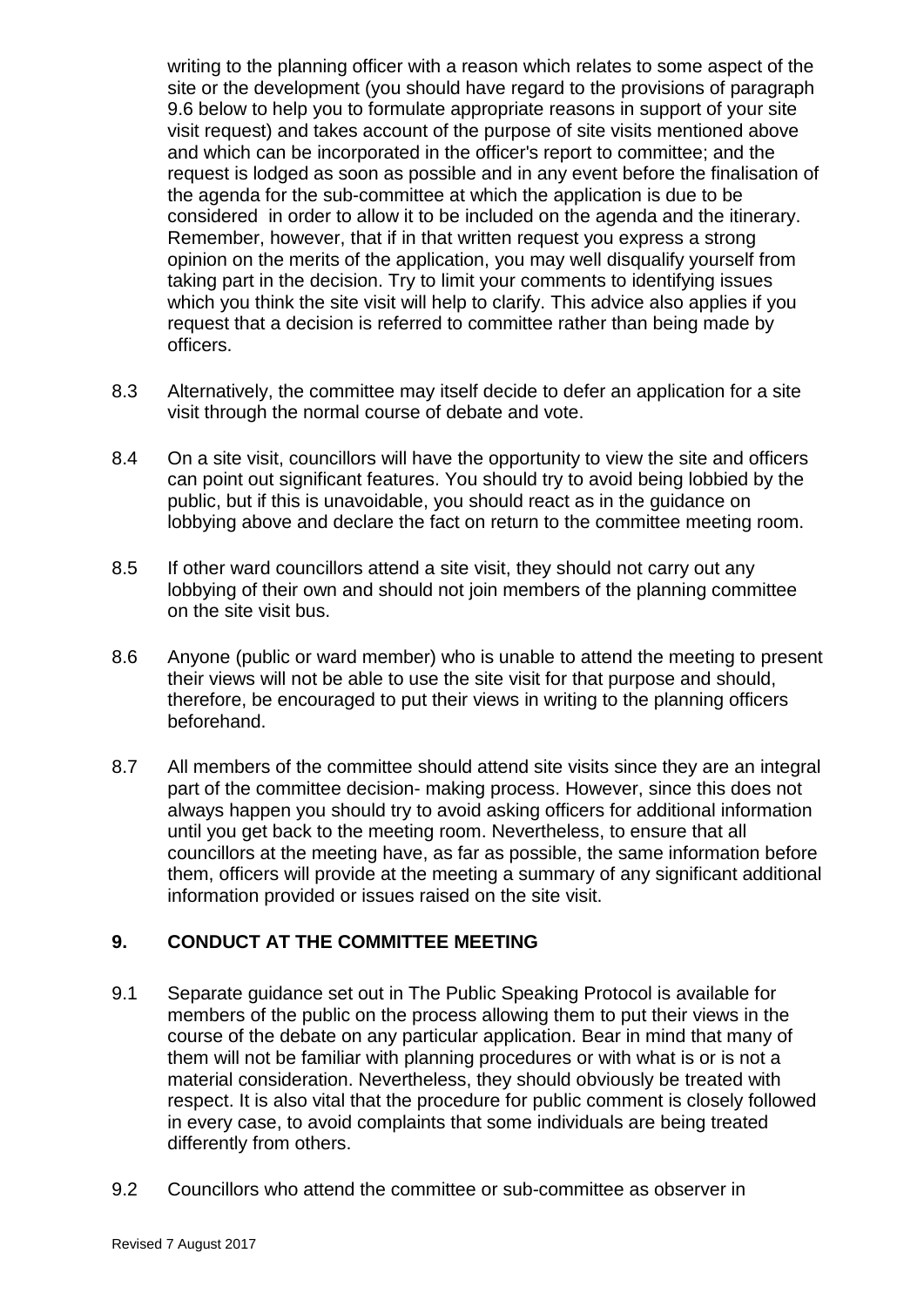accordance with Council Procedure Rule 36 (CPR 36) together with any member of the committee who has indicated that because, for instance, they can no longer demonstrate that they retain an open mind as to the merits of an application, he/she will not be voting, but still intends to contribute to the debate, will be bound by the 5 minute time restriction specified in CPR 36.

- 9.3 Every effort will be made to ensure that the seating arrangements make it clear who are the members of the committee. Wherever possible, therefore, the public will be kept separate from the committee members and other members of the Council should also avoid sitting with the members of the committee.
- 9.4 If you are a member of the committee, you should, as far as possible, avoid contact with members of the public. This will ensure that you are not subject to last minute lobbying, or provision of information which is not available to the rest of the meeting, and it will also protect you from appearing to favour or have a relationship with one side or the other on a particular application. This applies before, during and immediately after the meeting. Only the chair should speak to members of the public during the meeting or ask questions (eg for clarification). If any other councillor needs clarification, they should raise the issue with the chair, who will decide how to deal with it.
- 9.5 Remember that you must be able to justify any decision on planning grounds. If you wish therefore to vote on a decision in a way which is different from the officers' recommendation, you should be clear what your reasons are for that.
- 9.6 Relevant planning issues, which you can take into account, include:
	- The Development Plan and the various policies which it contains;
	- National or regional guidance;
	- The Council's supplementary planning quidance/documents [Remember that if you are proposing not to follow any one of the above three, then you'll need reasons for that too.];
	- The planning history of the site;
	- The visual impact of the development;
	- Effect on public amenity;
	- Access, traffic and highway considerations;
	- Impact on listed buildings, conservation areas or protected trees;
	- The views of local people insofar as they are based on relevant planning issues.

When formulating reasons which you consider will justify a decision contrary to the officer's original recommendation you should always have regard to the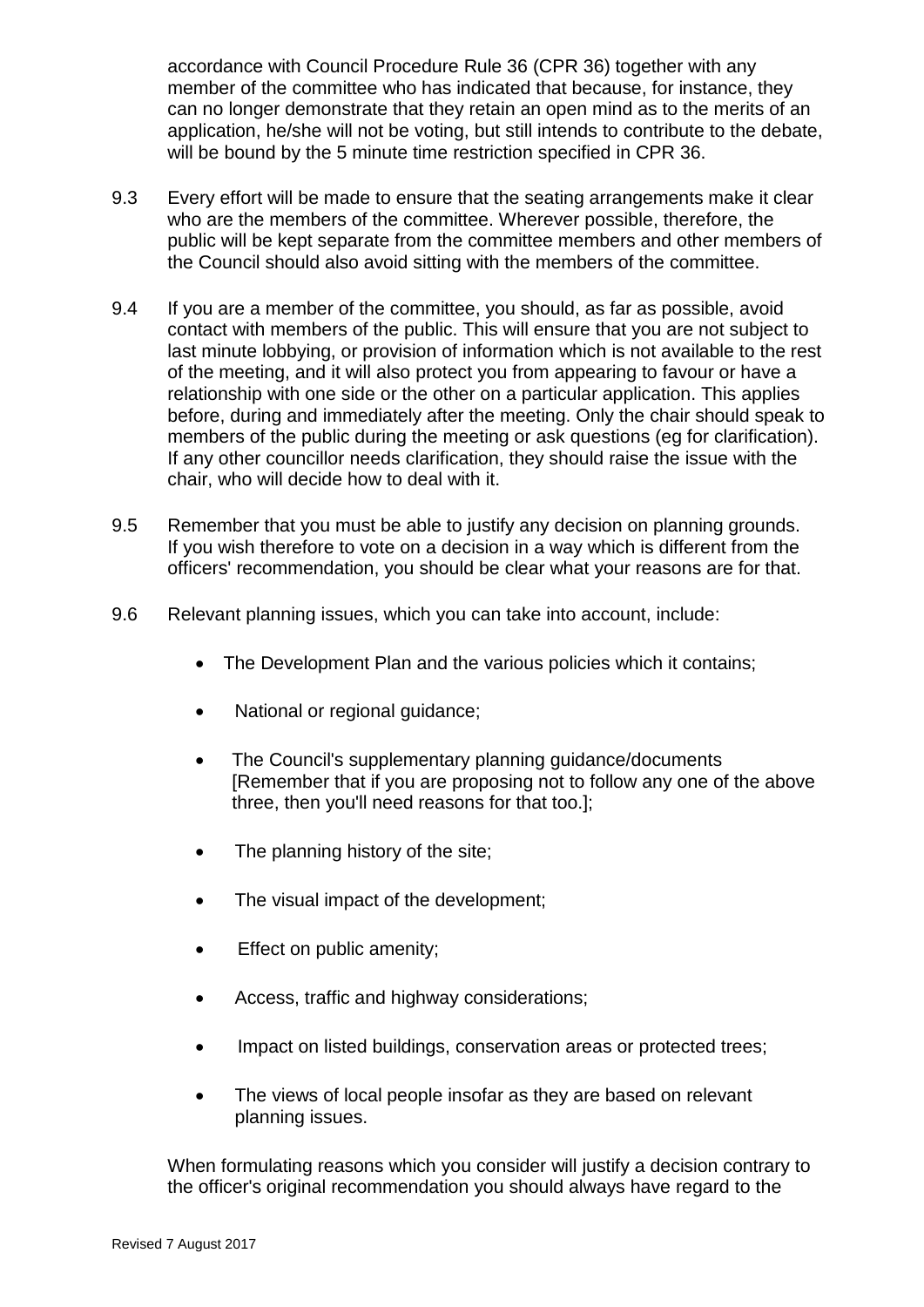principles set out in paragraph 1.3 above.

Matters which are not material planning considerations and which, therefore, cannot be taken into account include:

- Effect on property values:
- The character, identity or personal circumstances of the applicant or objectors;
- Boundary or property disputes;
- How the application affects a view (as opposed to the wider effect on public amenity);
- Issues of commercial competition;
- Land or property values;
- Moral or ethical issues or judgments;
- Weight of numbers of public opposition or support in itself *-* as opposed to relevant planning basis for such views;
- Political manifesto commitments.
- 9.7 Officers will ensure that the practice of seeking clarification when councillors' reasons are in doubt is always pursued and sub-committee chairs, before putting to the vote a proposition or amendment differing from the recommendation should expressly obtain clarification of reasons. If councillors differ as to choice of reasons, then that should itself be the subject of separate amendments. Reasons will be particularly important where officers' advice is strong. Officers will normally indicate where a decision is a close call and the recommendation is therefore on balance. In those circumstances you may simply take a different view of the balance. Where the officer view is unequivocal you need first to be clear in your own mind why you disagree. Officers are professional and experienced and while they are no less fallible than anyone else, their views should be properly considered. It's unreasonable and won't achieve what you want if you simply disagree and then expect officers to work out why. It's your decision and they must be your reasons.
- 9.8 Similarly, if your view is that a policy, such as green belt, for instance, shouldn't be applied, you need to have a clear reason for that, relevant to the way the policy is expressed. Officers can help with those sorts of issues if you are clear yourself what the problem is. On the other hand, if you are clear in your reasons and clear that they are proper planning reasons, that will make it very much easier for officers (or indeed, you yourself) to defend and explain them if they are challenged on appeal or by judicial review. Ideally there should be a partnership here. Officers are professionals; councillors have democratic accountability. But both have to follow the rules.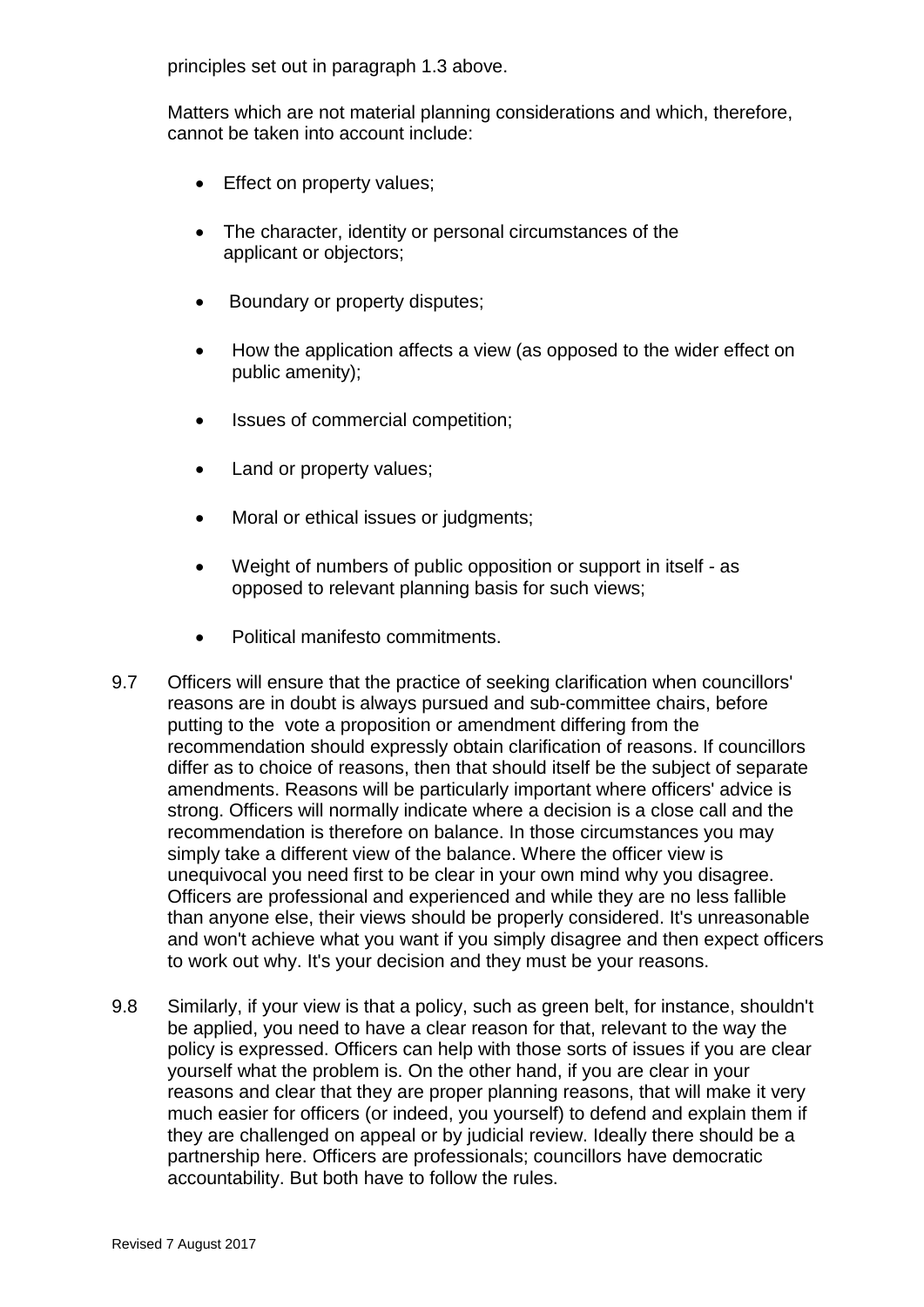9.9 It is the role of the Committee Chair (or Vice Chair if substituting) to guide, manage and control the meeting so that procedures are properly followed, everyone gets a fair chance to have their say, the debate remains focused and relevant, proper standards are maintained and the process is as efficient as possible leading to a clear and rational decision. Councillors (and officers) should do everything possible to co-operate and assist with that. As part of that role, the Chair (or Vice-Chair if substituting) may request that a recorded vote is taken on a particular application for eg if the application is particularly controversial, there is considerable public interest in the proposal or the decision would be contrary to the officer recommendation or the development plan. It is also the role of the Chair (or Vice Chair if substituting) to summarise and clarify the decision of the committee for the benefit of members of the public so that there is no doubt as to the outcome of the debate.

# **10. TRAINING**

- 10.1 Making good, justifiable planning decisions is not something which can be done by instinct.
- 10.2 Before serving on any committee making planning decisions (whether as a full member or as a substitute) any councillor must have undergone satisfactory training, as referred to in this section, in both the procedural issues outlined in this protocol and in the basic principles of planning, so that you can understand the basis on which decisions need to be made and on which officers prepare reports. It will also help you to take a rational approach to the issues discussed in 9.7 above. -This requirement will also apply to training required to refresh and update knowledge and understanding.
- 10.3 Suitable training will be provided sufficient to ensure that councillors who wish to be involved in planning decisions can do so, but you do need to make an effort to attend, since it is not possible to make arrangements which are totally convenient for everybody.
- 10.4 Groups must not nominate anyone for membership of any committee which will be making planning decisions unless that councillor has either undergone training or is prepared to do so before taking part in the relevant committee meetings. Councillors should also be prepared to attend annual updating training. It is necessary for groups to identify and select the appropriate number of members from their group who fulfil these conditions.
- 10.5 Annual updating training will be provided. It is necessary that, in order to continue to sit on a planning committee or subcommittee, you will take part in this refresher training.

# **11. ADVICE TO ALL COUNCILLORS**

#### **General**

11.1 Any councillor, whether or not involved in decision making on planning issues, could benefit from reading this protocol as it may assist from time to time in explaining issues to constituents who are puzzled by the planning process. All councillors also need to understand how best to represent their constituents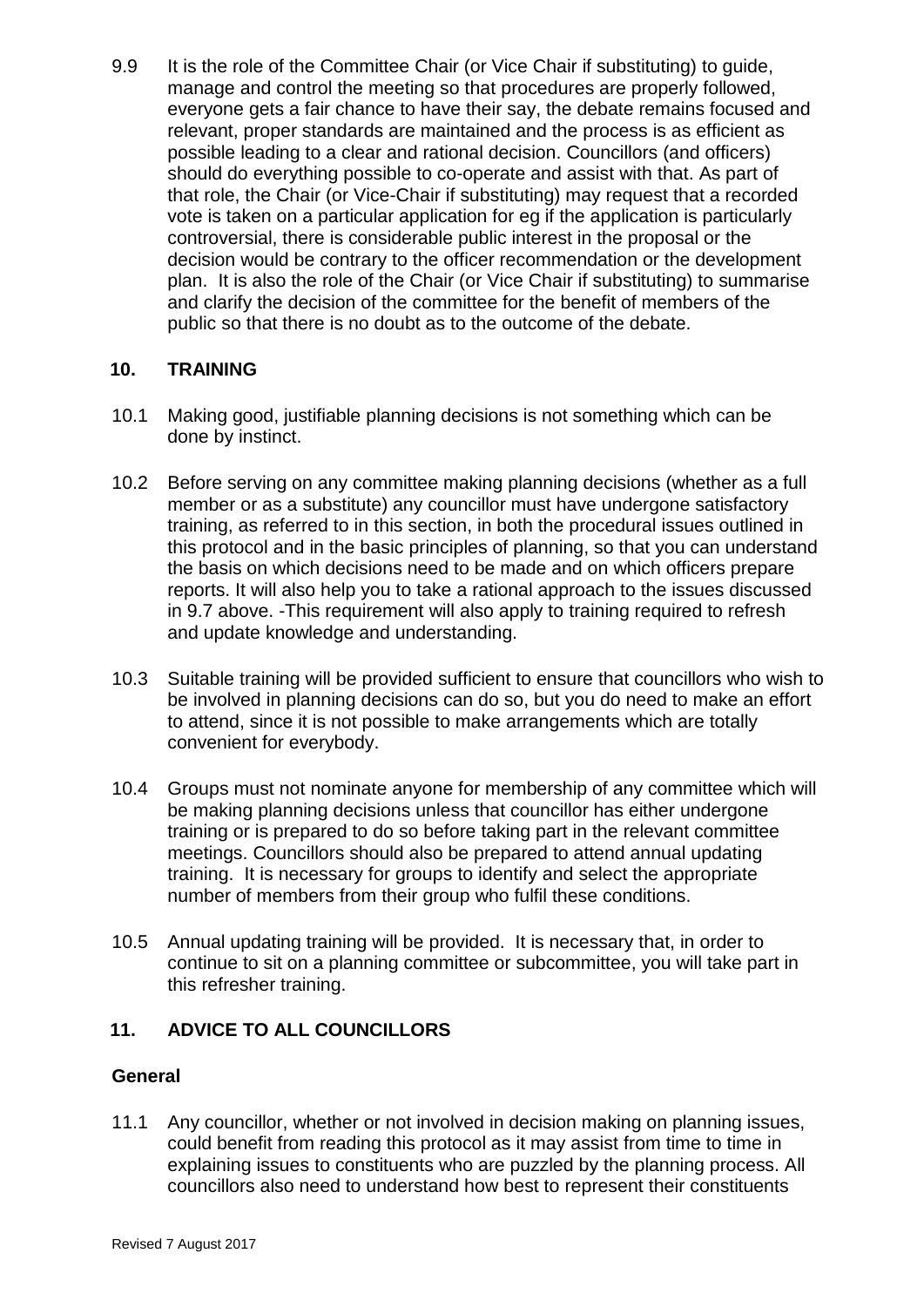when not involved in the decision making process.

- 11.2 You may well be lobbied by individuals in favour of or opposed to any application, or, indeed, you may have views of your own as the local ward councillor. If so, those views should be expressed to officers. You should avoid lobbying or trying to persuade members of the decision making committee to come to a view beforehand. Doing so will only put at risk that member's ability to take part in the decision.
- 11.3 You should not, however, exert any improper pressure on officers to make a decision or recommendation contrary to their professional judgement. If you disagree with that judgement you can, of course, raise the issue with a more senior officer. Nor should you lobby members of the sub-committee - in particular make sure you avoid the temptation to seek the support of your ward or group colleagues on the planning sub-committees. Doing so could make any decision susceptible to challenge.
- 11.4 Please also note the advice on requesting site visits in section 8 which applies to all ward members.
- 11.5 Local ward councillors may attend site visits, but will not be able to carry out any lobbying on the merits of an application on such occasions.
- 11.6 Ward councillors may also attend the sub-committee meeting at which decisions are taken. If you do so, you should sit apart from the committee members, with those attending from the public. If you wish to speak on a particular application, you should do so only when specifically invited by the Chair and should act in accordance with the Public Speaking Protocol.
- 11.7 If you are unable to get to the meeting, then any views which you wish to express should be put in writing to the Planning Officer.
- 11.8 You should remember that officers have a duty to give impartial advice on planning applications and other planning matters and to make recommendations (or decisions on delegated matters) in the light of all the relevant planning issues using their professional judgement. Where there are disagreements between councillors and officers, these should be approached with mutual respect and while you may obviously express your disagreement, that should be on a rational basis and you should avoid personal criticism or abuse.
- 11.9 You will be informed when training in planning matters is being provided. While training is extremely important for councillors who will be making decisions, it is open to all and any councillor could benefit from the information which is provided.

#### **Referring applications to committee**

11.10 Under the officer delegation scheme, a ward member is able to refer for committee decision any application which would otherwise be determined by officers. Any such request must be made in writing and must specify their reasons for making the request which must reasonably relate to some aspect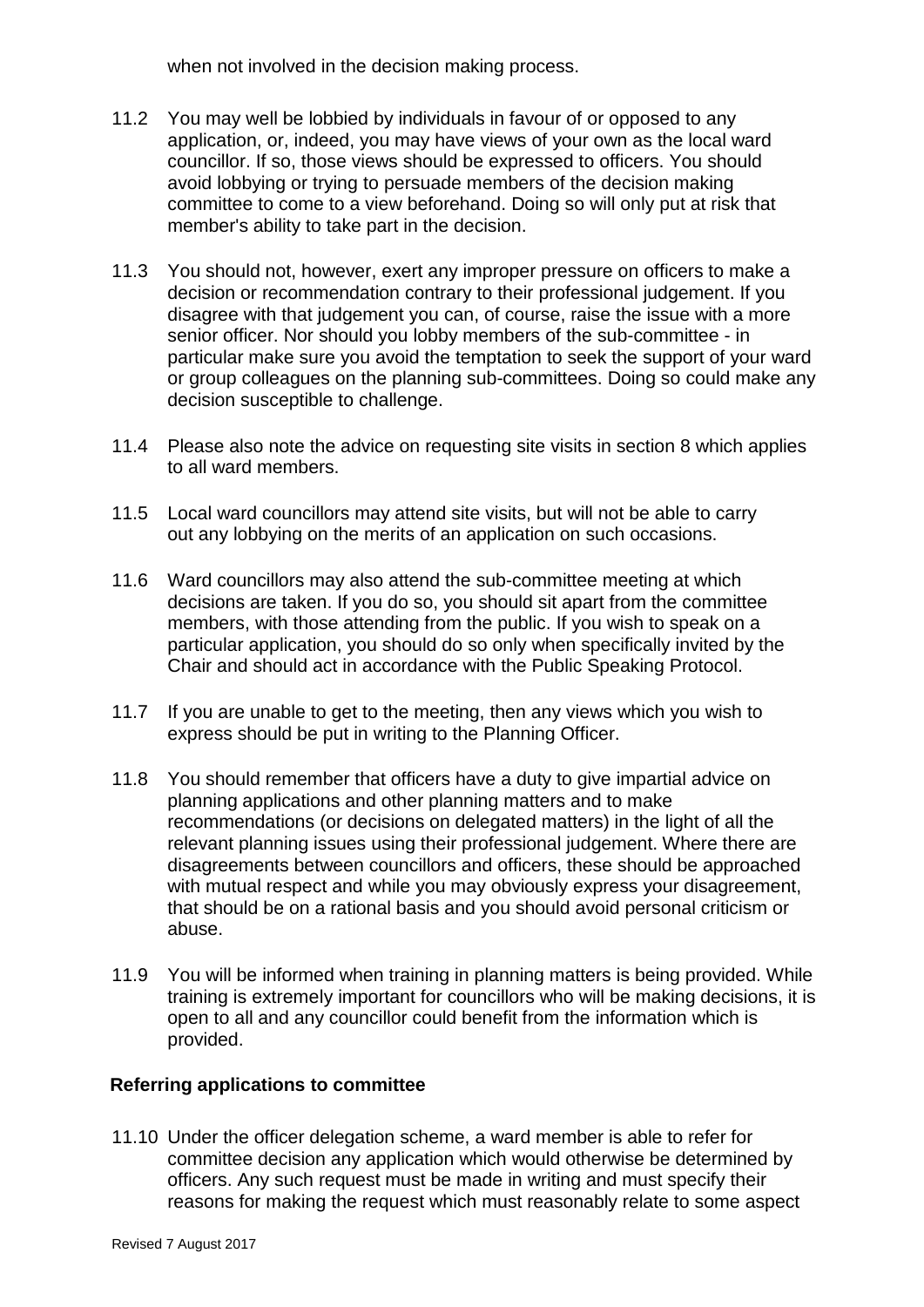of the site or the development (you should have regard to the provisions of paragraph 9.6 above to help you to formulate appropriate reasons in support of your request for referral to Committee). To be a valid request the Chair of the relevant committee or sub-committee must have confirmed that the ward member's reasons for making the request are acceptable. Requests should ideally be received before the earliest date for decision - i.e. three weeks after receipt of the application. However, requests received later than this will still be valid provided appropriate reasons are given in support of the request and the Chair is prepared to exercise his/her discretion to consider the late request.

#### 11.11

Ward members who are also members of the committee (or substitutes) should remember that if, in your written request for referral of an application to committee, you express a strong opinion on the application which gives a clear impression that you have a closed mind as to the merits of the proposed development, you may well disqualify yourself from taking part in the decision.

Planning applications submitted by councillors and members of their families.

- 11.12 Planning applications that are submitted to the LPA by serving councillors, their close associates and relatives, can easily give rise to suspicions of impropriety. Nevertheless, it is perfectly legitimate for such applications to be submitted to the authority for determination. However, it is vital to ensure that these applications are handled in such a way that gives no grounds for accusations of bias or preferential treatment.
- 11.13 The officer delegation scheme requires that all planning applications submitted by or on behalf of any elected member of the council (in their personal capacity) or any member of their family shall be referred to committee for decision.
- 11.14 When a councillor submits a planning application in their personal capacity, or where their spouse or civil partner; or person living with them as if a husband, wife or civil partner has submitted a planning application in their personal capacity that Councillor will have a disclosable pecuniary interest (DPI) in that application and should not take part in the decision making process relating to the application and must leave the room or send a substitute. If you are a councillor in that position you should not speak as a ward councillor at the application that relates to either your application or that of your spouse, civil partner or a person you live with as a husband, wife or civil partner. If you are a member of the Planning Committee or Sub Committee at which the application is being considered you will need to declare your interest and leave the room for that item of the agenda. Alternatively, you might want to consider whether or not to arrange a substitute to attend the meeting.
- 11.15 You will also be considered to have an Other interest in any application submitted by a member of your family or a close associate. Accordingly, if you are a member of the planning committee (or sitting as a substitute), you must leave the room if you consider your continued presence is incompatible with the Council's Code of Conduct or The Seven Principles of Public Life. You should also consider whether or not to speak as a Ward Councillor in such circumstances. In making such a decision you must consider the Principles of Public Life which are set out at in full at clause 3 of the Code of Conduct for